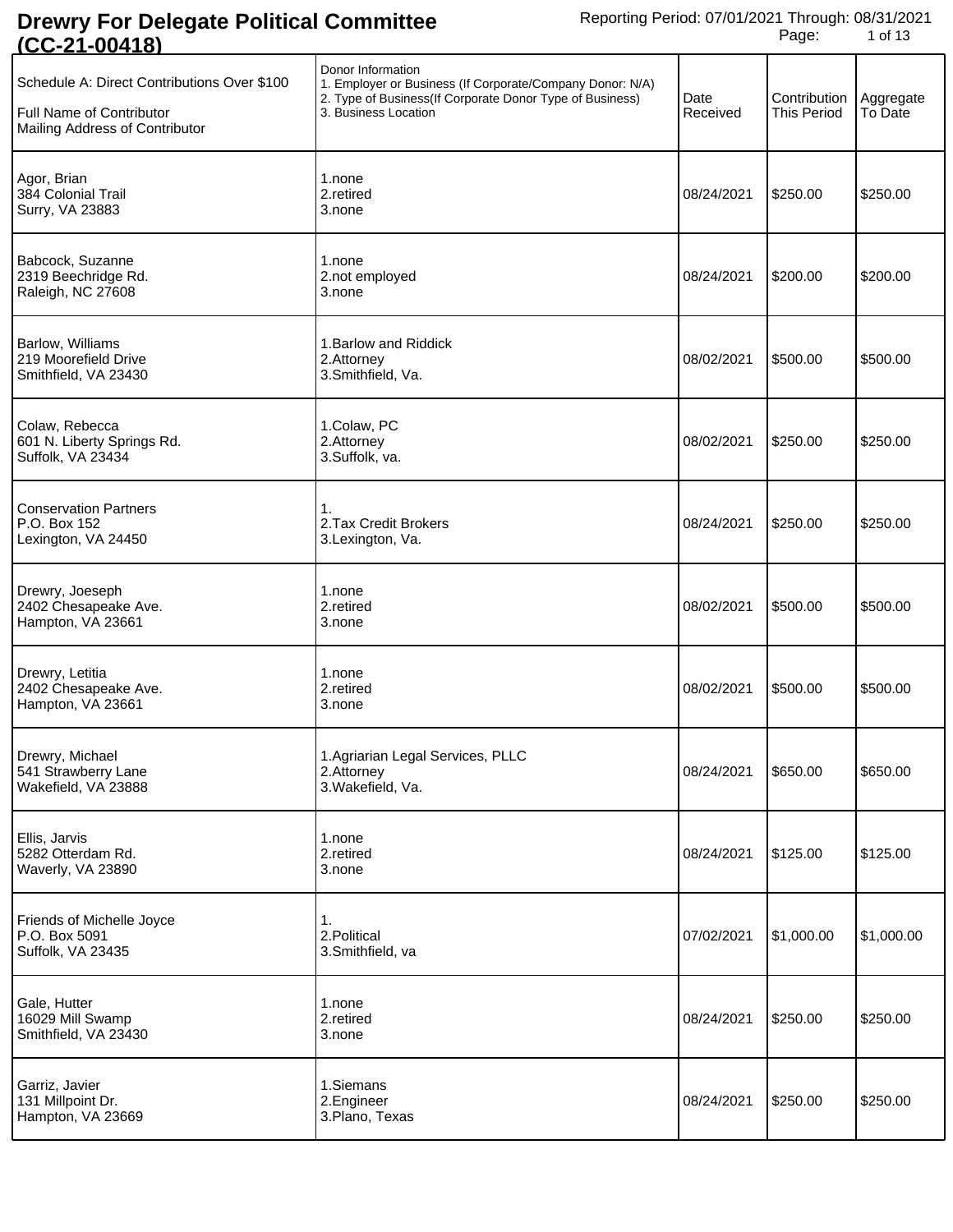| <u>1 UU-4 1-004 101</u>                                                                                   |                                                                                                                                                                     |                  |                                    |                      |
|-----------------------------------------------------------------------------------------------------------|---------------------------------------------------------------------------------------------------------------------------------------------------------------------|------------------|------------------------------------|----------------------|
| Schedule A: Direct Contributions Over \$100<br>Full Name of Contributor<br>Mailing Address of Contributor | Donor Information<br>1. Employer or Business (If Corporate/Company Donor: N/A)<br>2. Type of Business (If Corporate Donor Type of Business)<br>3. Business Location | Date<br>Received | Contribution<br><b>This Period</b> | Aggregate<br>To Date |
| Goldberg, Sasha<br>2701 Copeland Rd.<br>Suffolk, VA 23434                                                 | 1.self<br>2.Homemaker<br>3.Suffolk, Va.                                                                                                                             | 08/24/2021       | \$250.00                           | \$250.00             |
| Haines, Craig<br>9722 12th View<br>Apt 13<br>Norfolk, VA 23503                                            | 1.none<br>2.retired<br>3.none                                                                                                                                       | 08/24/2021       | \$500.00                           | \$500.00             |
| Hardy, Walter<br>9399 Colonial Trail<br>Smithfield, VA 23434                                              | 1. Dominion Power<br>2.security<br>3.Surry, Va                                                                                                                      | 08/24/2021       | \$200.00                           | \$200.00             |
| Henderson, Lenneal<br>71 Eagle Bluff<br>Claremont, VA 23899                                               | 1.Va State University<br>2. Educator<br>3. Petersburg, Va.                                                                                                          | 08/02/2021       | \$1,000.00                         | \$1,000.00           |
| Henderson, Lenneal<br>71 Eagle Bluff Drive<br>Claremont, VA 23899                                         | 1.Va. State Univ.<br>2. Educator<br>3. Petersburg, Va.                                                                                                              | 08/24/2021       | \$500.00                           | \$500.00             |
| Isle of Wight Democrat Committee<br>12017 Southpoint Landing<br>Smithfield, VA 23430                      | 1.<br>2.political<br>3.Smithfield, Va.                                                                                                                              | 08/24/2021       | \$1,000.00                         | \$1,000.00           |
| Pierce, Charlome<br>883 Moonlight Dr.<br>Smithfield, VA 23430                                             | 1.none<br>2.retired<br>3.none                                                                                                                                       | 08/24/2021       | \$250.00                           | \$250.00             |
| Pierce, Charlome<br>883 Moonlight Rd.<br>Smithfield, VA 23430                                             | 1.none<br>2.retired<br>3.none                                                                                                                                       | 08/24/2021       | \$150.00                           | \$150.00             |
| Prince George Democratic Party<br>P.O. Box 2048<br>Prince George, VA 23875                                | 1.<br>2. Political<br>3. Prince George, Va.                                                                                                                         | 08/24/2021       | \$500.00                           | \$500.00             |
| <b>Surry Democrat Committee</b><br>P.O. Box 275<br>Surry, VA 23883                                        | 1.<br>2. Political<br>3.Surry, Va.                                                                                                                                  | 08/02/2021       | \$1,500.00                         | \$1,500.00           |
| Varner, John<br>222 Church St.<br>Surry, VA 23883                                                         | 1.none<br>2.retired<br>3.none                                                                                                                                       | 08/02/2021       | \$150.00                           | \$150.00             |
| Williams, Jeremiah<br>443 Red Hawk<br>Dendron, VA 23839                                                   | 1.none<br>2.retired<br>3.none                                                                                                                                       | 08/02/2021       | \$150.00                           | \$150.00             |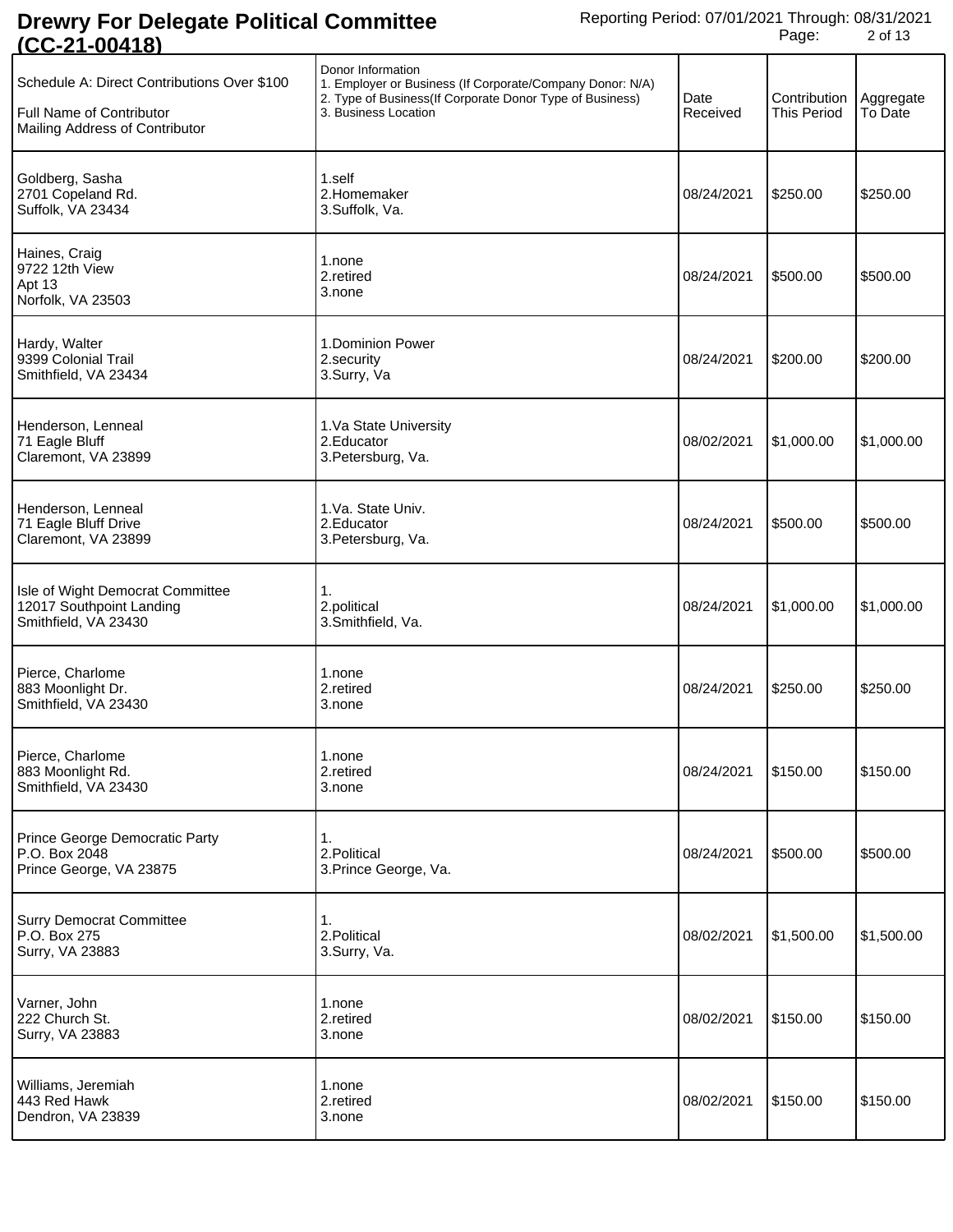| Schedule A: Direct Contributions Over \$100<br><b>Full Name of Contributor</b><br>Mailing Address of Contributor | Donor Information<br>1. Employer or Business (If Corporate/Company Donor: N/A)<br>2. Type of Business (If Corporate Donor Type of Business)<br>3. Business Location | Date<br>Received | Contribution<br>This Period | Aggregate<br>To Date |
|------------------------------------------------------------------------------------------------------------------|---------------------------------------------------------------------------------------------------------------------------------------------------------------------|------------------|-----------------------------|----------------------|
| l Total This Period                                                                                              |                                                                                                                                                                     |                  | \$10,875.00                 |                      |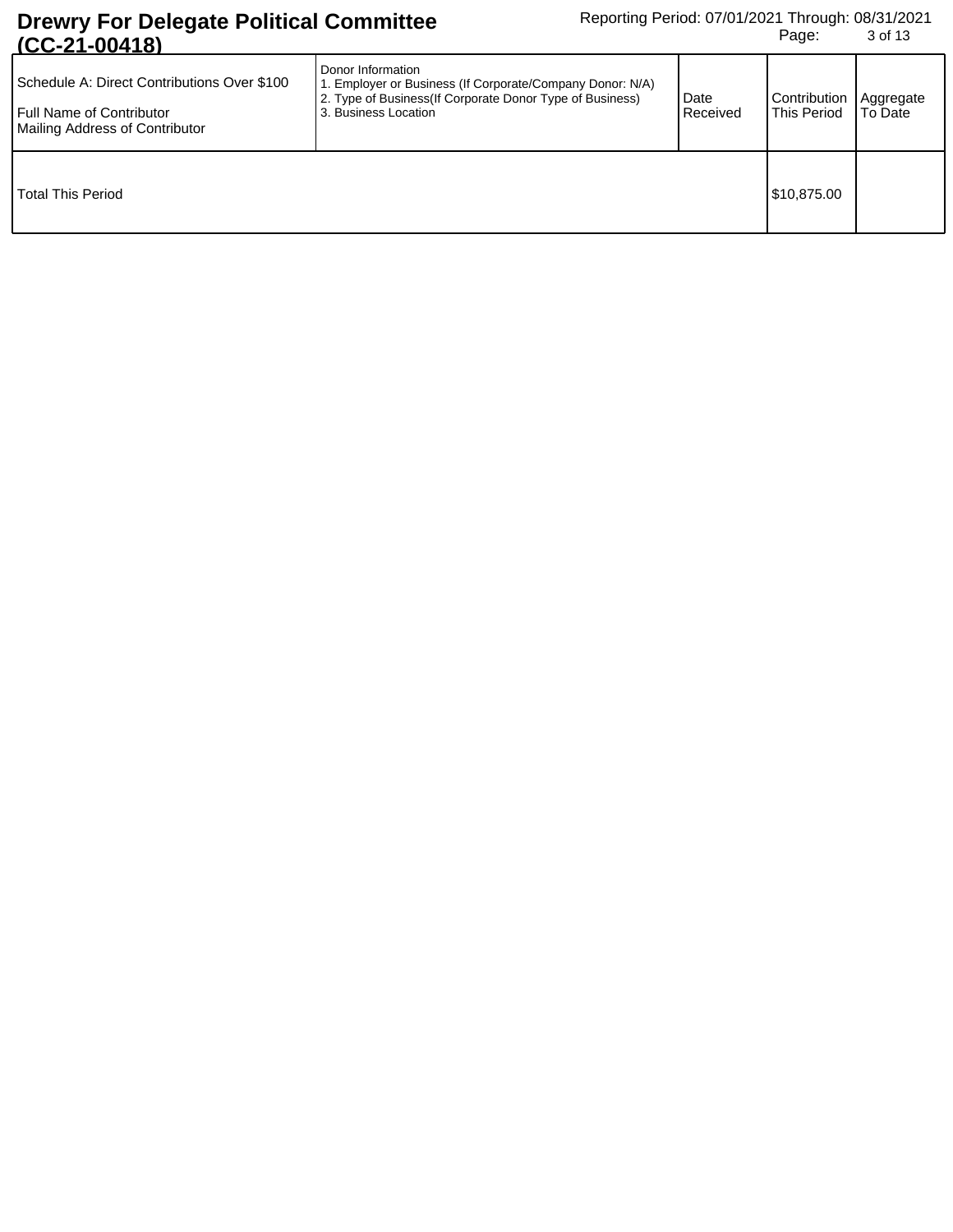| 1014-004                                                                                                   |                                                                                                                                                                                                                                      |                  |                                                |          |
|------------------------------------------------------------------------------------------------------------|--------------------------------------------------------------------------------------------------------------------------------------------------------------------------------------------------------------------------------------|------------------|------------------------------------------------|----------|
| Schedule B: In-Kind Contributions Over \$100<br>Full Name of Contributor<br>Mailing Address of Contributor | Donor Information<br>1. Employer or Business (If Corporate/Company Donor: N/A)<br>2. Type of Business (If Corporate Donor Type of Business)<br>3. Business Location<br>4. Service/Goods Received<br>5. Basis used to Determine Value | Date<br>Received | Contribution   Aggregate<br><b>This Period</b> | To Date  |
| Delawie, Vonda<br>822 Fontaine St.<br>Alexandria, VA 22302                                                 | 1. Dept of State<br>2. Human Resource<br>3. Washington, DC<br>4. Post Cards<br>5. Actual Cost                                                                                                                                        | 07/19/2021       | \$132.00                                       | \$132.00 |
| Knecht, Jennifer<br>227 Carsley Rd.<br>Dendron, VA 23839                                                   | 1. Knecht Photography<br>2. self<br>3. Dendron, Va.<br>4. Post Cards<br>5. Actual Cost                                                                                                                                               | 07/26/2021       | \$165.00                                       | \$165.00 |
| <b>Total This Period</b>                                                                                   |                                                                                                                                                                                                                                      |                  | \$297.00                                       |          |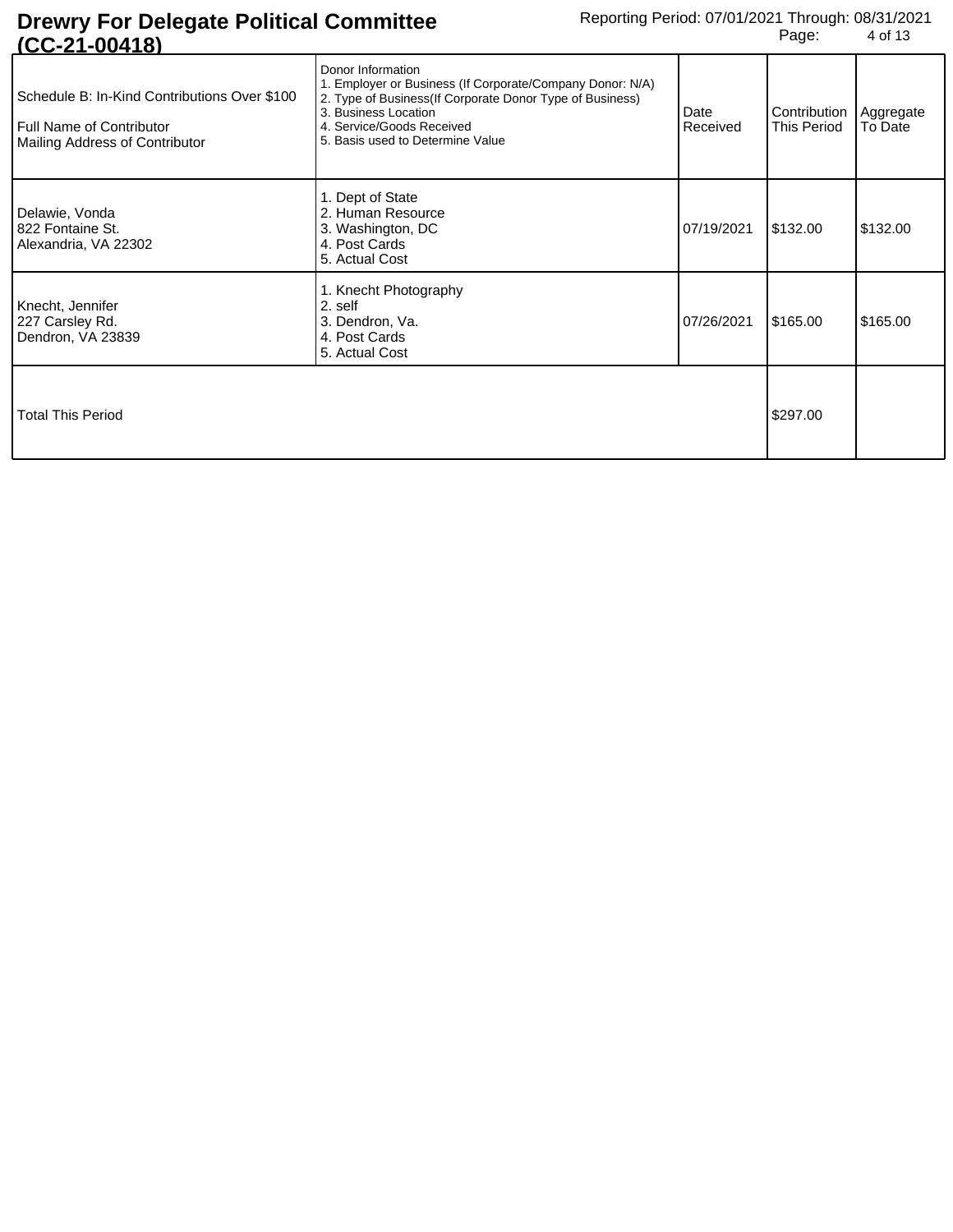No Schedule C results to display.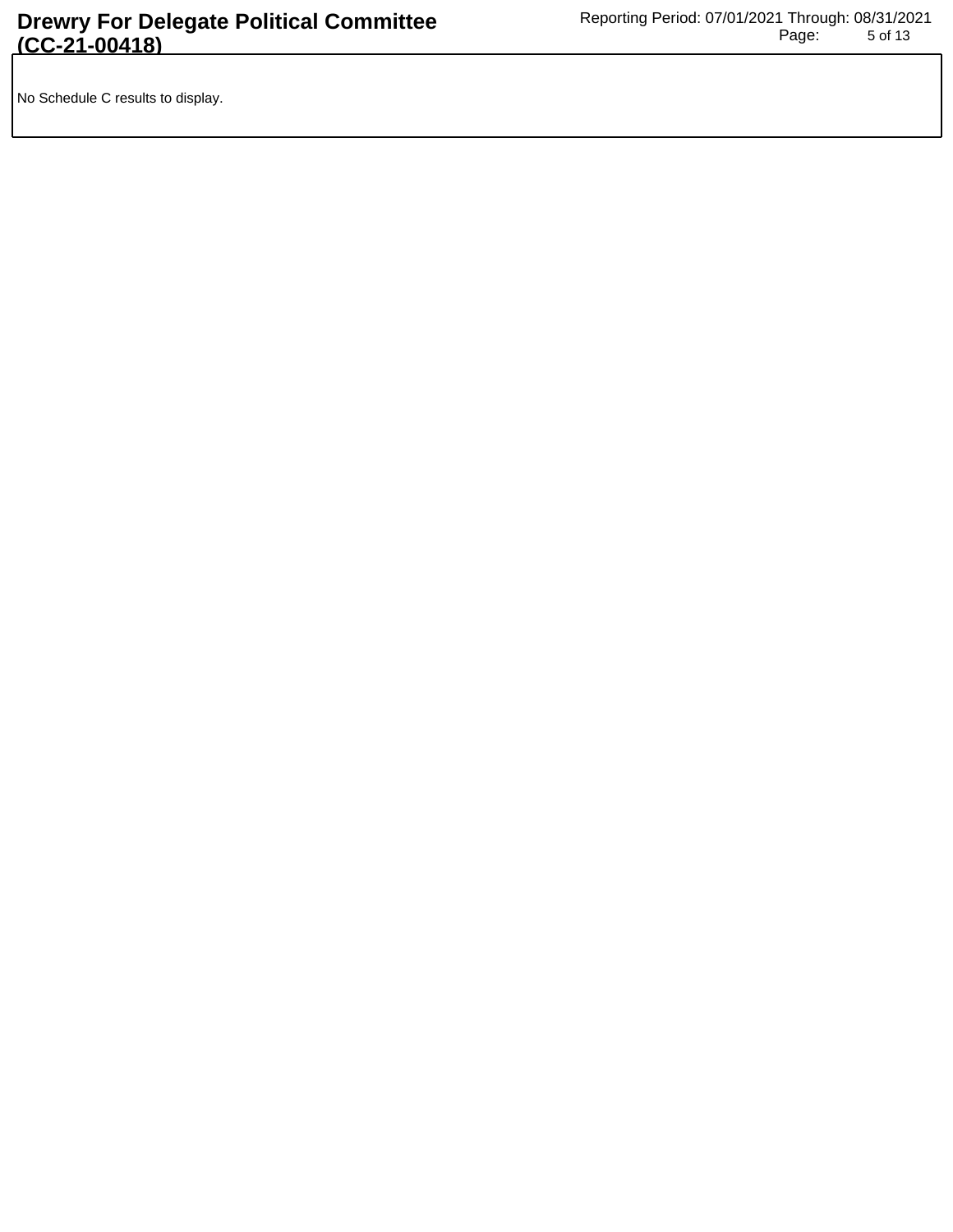| <u>vv</u>                                                                |                         |                                                 |                        |                |
|--------------------------------------------------------------------------|-------------------------|-------------------------------------------------|------------------------|----------------|
| Schedule D: Expenditures<br>Person or Company Paid and Address           | Item or Service         | Name of<br>Person<br>Authorizing<br>Expenditure | Date of<br>Expenditure | Amount<br>Paid |
| Knecht, Jennifer<br>227 Carsley Rd.<br>Dendron, VA 23839                 | <b>Staff</b>            | Michael<br>Drewry                               | 07/05/2021             | \$590.00       |
| Drewry, Joan<br>P.O. Box 217<br>Wakefield, VA 23888                      | Shirts                  | Michael<br>Drewry                               | 07/11/2021             | \$192.60       |
| Printwell Inc.<br>3407 Poplar Creek Lane<br>Williamsburg, VA 23188       | Printing                | Michael<br>Drewry                               | 07/30/2021             | \$192.60       |
| Drewry, Joan<br>P.O. Box 217<br>Wakefield, VA 23888                      | Printing supplies       | Michael<br>Drewry                               | 07/31/2021             | \$223.71       |
| Knecht, Jennifer<br>227 Carsley Rd.<br>Dendron, VA 23839                 | Staff                   | Michael<br>Drewry                               | 07/31/2021             | \$1,822.49     |
| ActBlue<br>366 Summer Street<br>Somerville, MA 02144                     | Fee                     | Michael<br>Drewry                               | 08/02/2021             | \$47.41        |
| Clayton, Gina<br>743 Lebanon Rd.<br>Spring Grove, VA 23881               | Supplies                | Michael<br>Drewry                               | 08/02/2021             | \$146.76       |
| <b>Lamar Advertising</b><br>700 Southlake Blvd.<br>Richmond, VA 23236    | <b>Billboard rental</b> | Michael<br>Drewry                               | 08/02/2021 \$2,027.00  |                |
| Signs On the Cheap<br>11525 Stone Hollow Dr.<br>Austin, TX 78758         | Signs                   | Michael<br>Drewry                               | 08/06/2021             | \$599.99       |
| Hughes Outdoor Media, LLC<br>1495 Manakin Rd.<br>Manakin Sabot, VA 23103 | Billboard               | Michael<br>Drewry                               | 08/07/2021             | \$1,580.00     |
| <b>Dollar General</b><br><b>County Drive</b><br>Wakefield, VA 23888      | Supplies                | Michael<br>Drewry                               | 08/09/2021             | \$13.20        |
| Sunoco<br>111 County Drive<br>Wakefield, VA 23888                        | Gas                     | Michael<br>Drewry                               | 08/09/2021             | \$31.84        |
| Parhams Lawncare<br>3232 Shingleton Rd.<br>Waverly, VA 23890             | <b>Tent Rental</b>      | Michael<br>Drewry                               | 08/13/2021             | \$400.00       |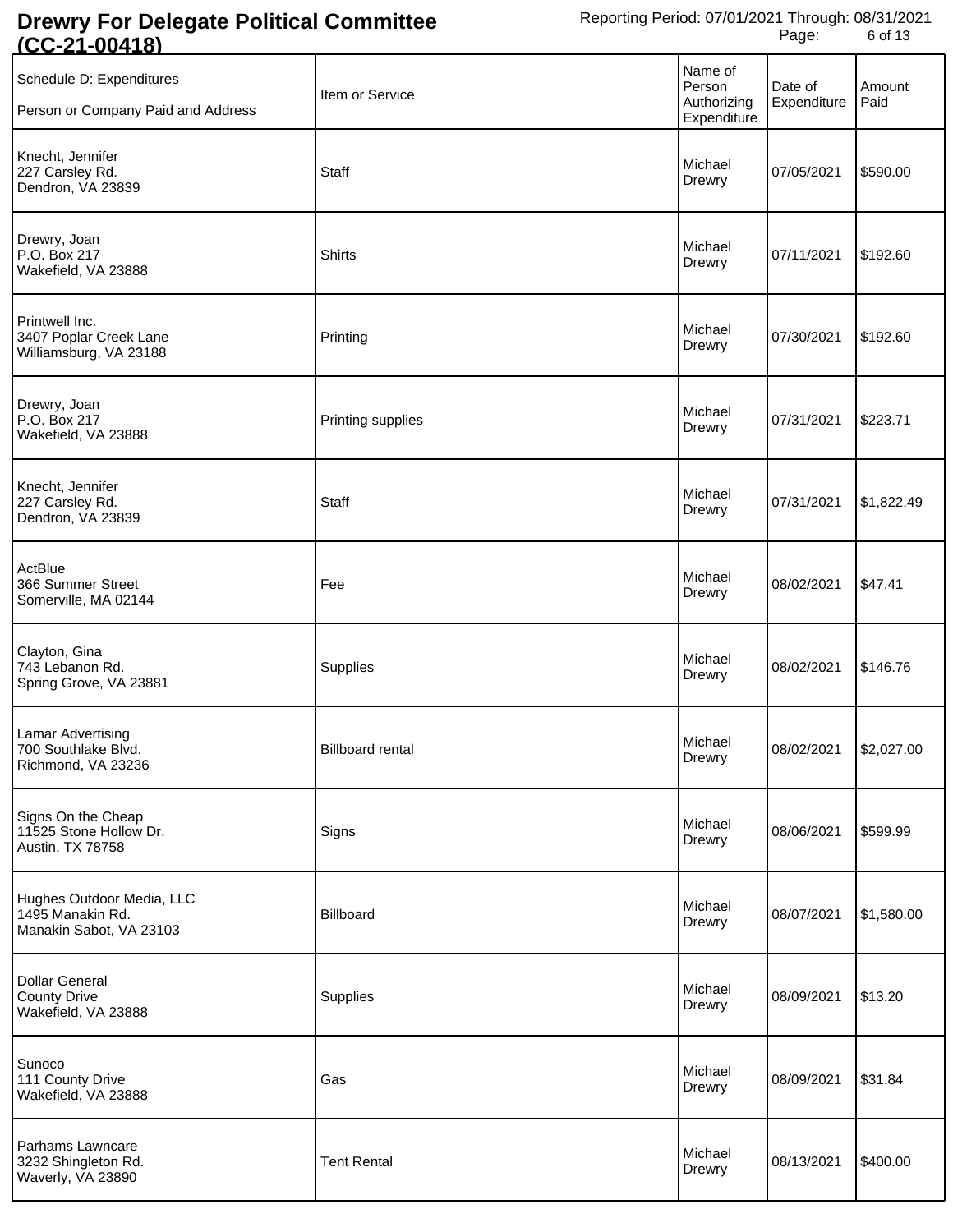| <u> UU LI UUTIU</u>                                                               |                            |                                                 |                        |                |
|-----------------------------------------------------------------------------------|----------------------------|-------------------------------------------------|------------------------|----------------|
| Schedule D: Expenditures<br>Person or Company Paid and Address                    | Item or Service            | Name of<br>Person<br>Authorizing<br>Expenditure | Date of<br>Expenditure | Amount<br>Paid |
| Howell, Corey<br>Colonial Trail<br>Surry, VA 23883                                | Music                      | Michael<br>Drewry                               | 08/14/2021             | \$350.00       |
| Clayton, Gina<br>743 Lebanon Rd.<br>Spring Grove, VA 23881                        | Supplies                   | Michael<br>Drewry                               | 08/18/2021             | \$164.04       |
| Isle of Wight Parks and Recreation<br>13036 Nike Park Rd.<br>Carrollton, VA 23314 | <b>Fair Fee</b>            | Michael<br>Drewry                               | 08/18/2021             | \$325.00       |
| <b>Staples</b><br>84 Southgate Square<br>Colonial Heights, VA 23834               | Copies                     | Michael<br>Drewry                               | 08/18/2021             | \$54.86        |
| Parhams Lawncare<br>3232 Shingleton Rd.<br>Waverly, VA 23890                      | <b>Tent Rental</b>         | Michael<br>Drewry                               | 08/20/2021             | \$400.00       |
| Signs On the Cheap<br>11525 Stone Hollow Dr.<br>Austin, TX 78758                  | Signs                      | Michael<br>Drewry                               | 08/21/2021             | \$600.96       |
| ActBlue<br>366 Summer Street<br>Somerville, MA 02144                              | Fee                        | Michael<br>Drewry                               | 08/24/2021             | \$48.42        |
| ActBlue<br>366 Summer Street<br>Somerville, MA 02144                              | Fee                        | Michael<br>Drewry                               | 08/24/2021 \$12.85     |                |
| Gibson Print<br>5659 South Laburnum Ave.<br>Henrico, VA 23231                     | Signs                      | Michael<br>Drewry                               | 08/24/2021             | \$2,530.75     |
| Vista Print<br>275 Wyman St.<br>Waltham, MA 02451                                 | Campaign cards             | Michael<br>Drewry                               | 08/26/2021             | \$190.15       |
| Printwell Inc.<br>3407 Poplar Creek Lane<br>Williamsburg, VA 23188                | Printing                   | Michael<br>Drewry                               | 08/27/2021             | \$128.40       |
| 24 Hour Wristbands<br>14550 Beechnut St.<br>Houston, TX 77083                     | Campaign Buttons           | Michael<br>Drewry                               | 08/30/2021             | \$121.97       |
| Drewry, Amy<br>541 Strawberry Lane<br>Wakefield, VA 23888                         | <b>Event Meal Supplies</b> | Michael<br>Drewry                               | 08/30/2021             | \$470.76       |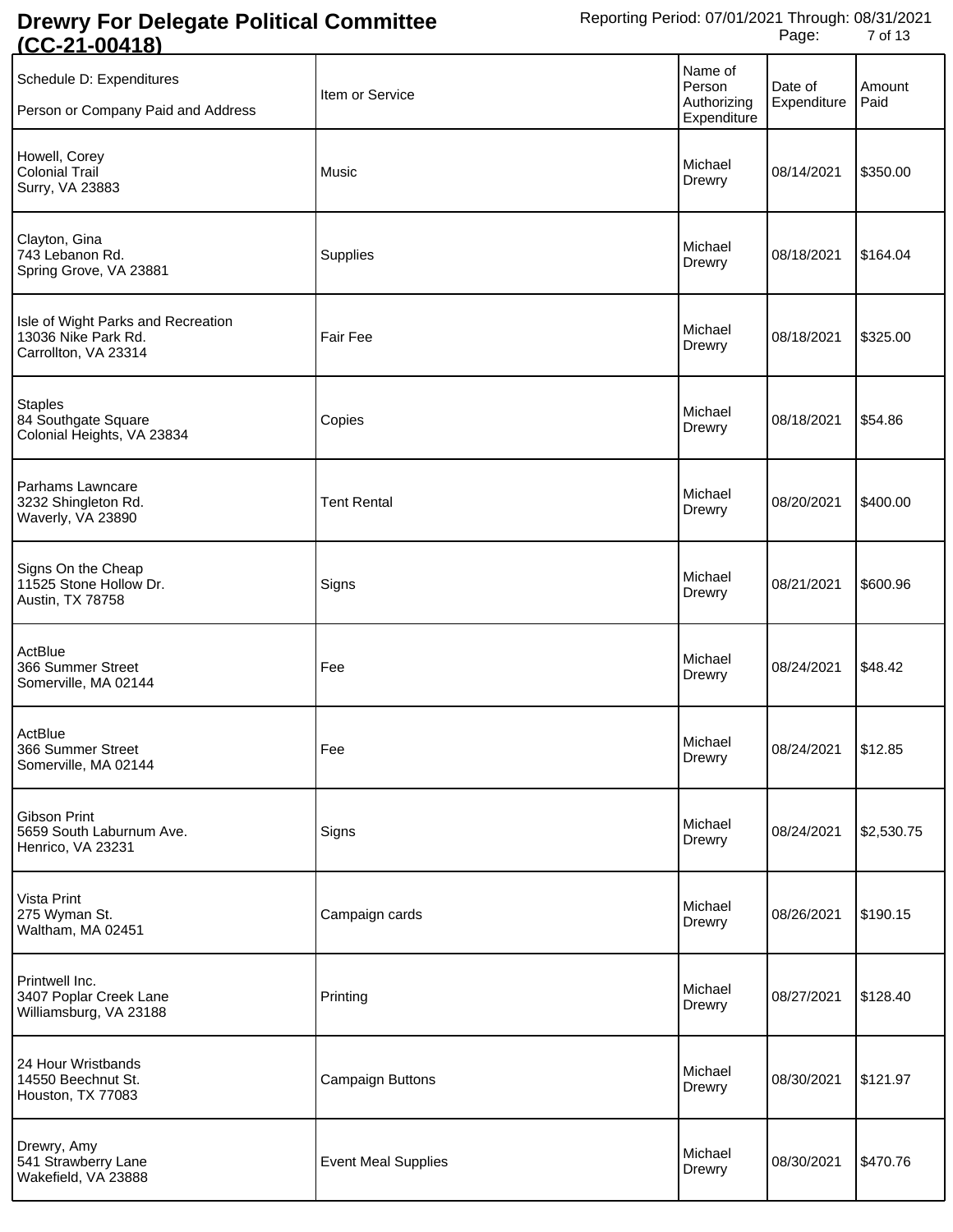| <u> 100 — 100 — 10</u><br>Schedule D: Expenditures<br>Person or Company Paid and Address | Item or Service | Name of<br>Person<br>Authorizing<br>Expenditure | Date of<br>Expenditure | Amount<br>Paid |
|------------------------------------------------------------------------------------------|-----------------|-------------------------------------------------|------------------------|----------------|
| <b>True Value</b><br>1409 S. Church St.<br>Smithfield, VA 23430                          | Supplies        | Michael<br>Drewry                               | 08/30/2021             | \$33.21        |
| <b>Total This Period</b>                                                                 |                 |                                                 |                        | \$13,298.97    |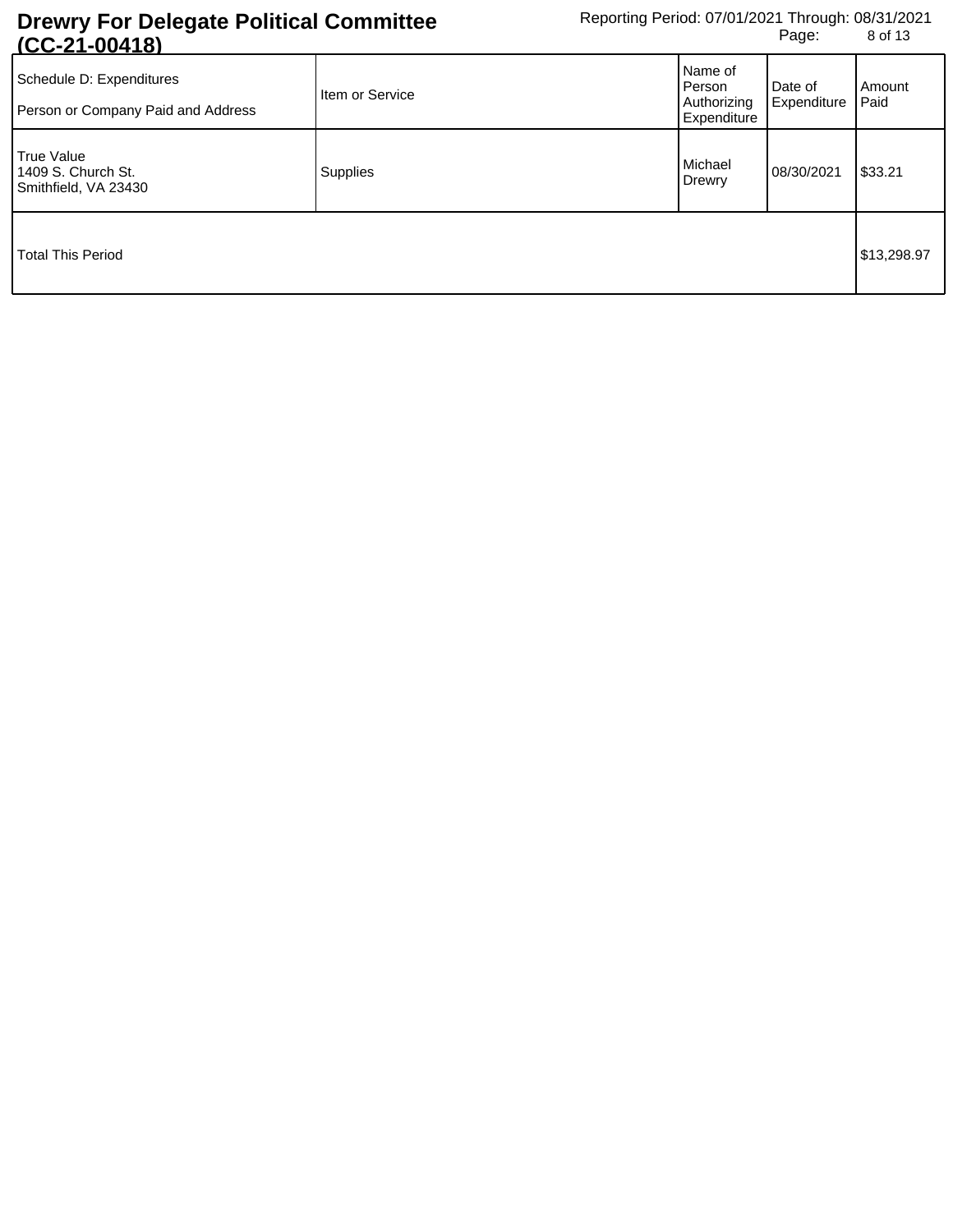|--|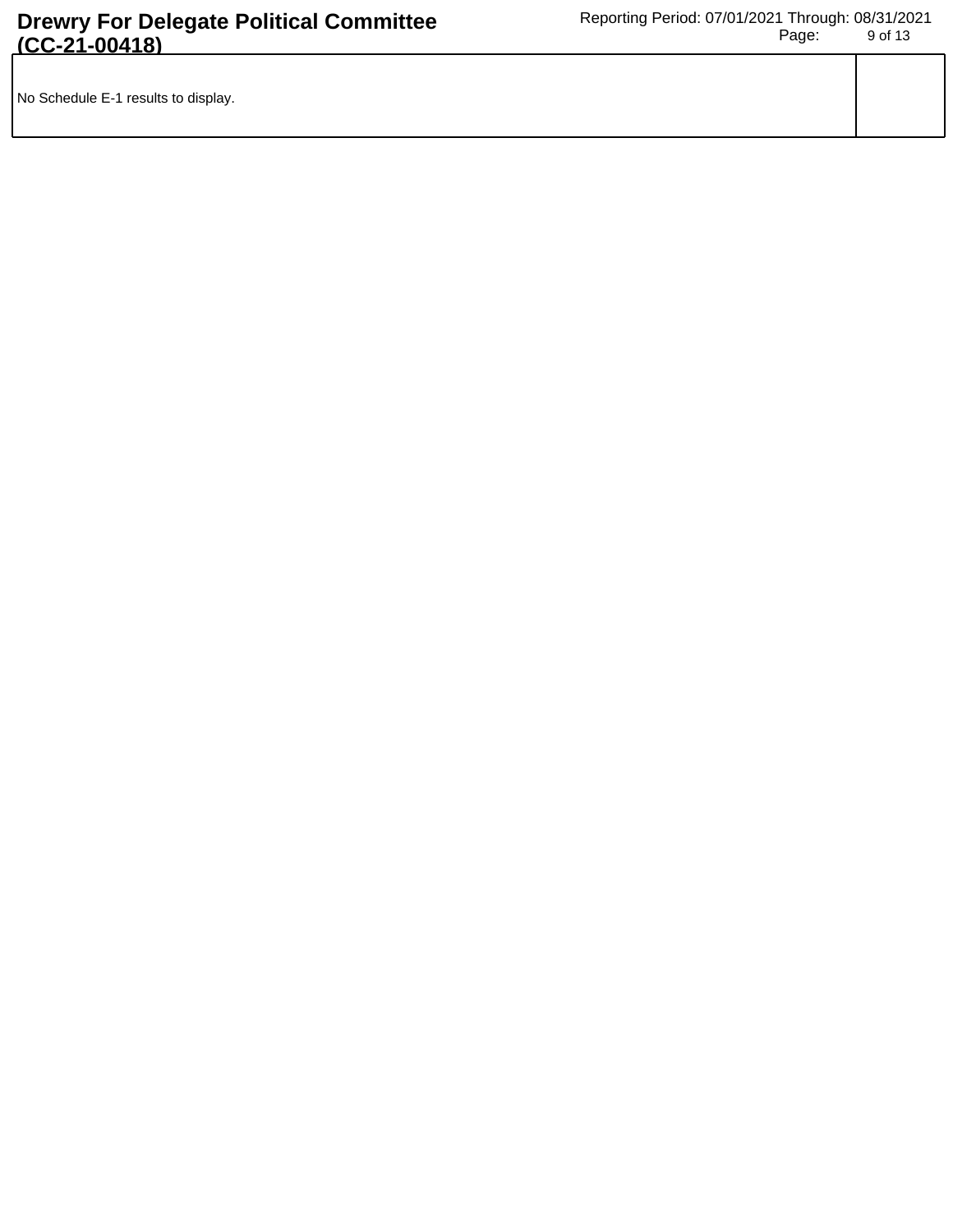| No Schedule E-2 results to display. |  |
|-------------------------------------|--|
|                                     |  |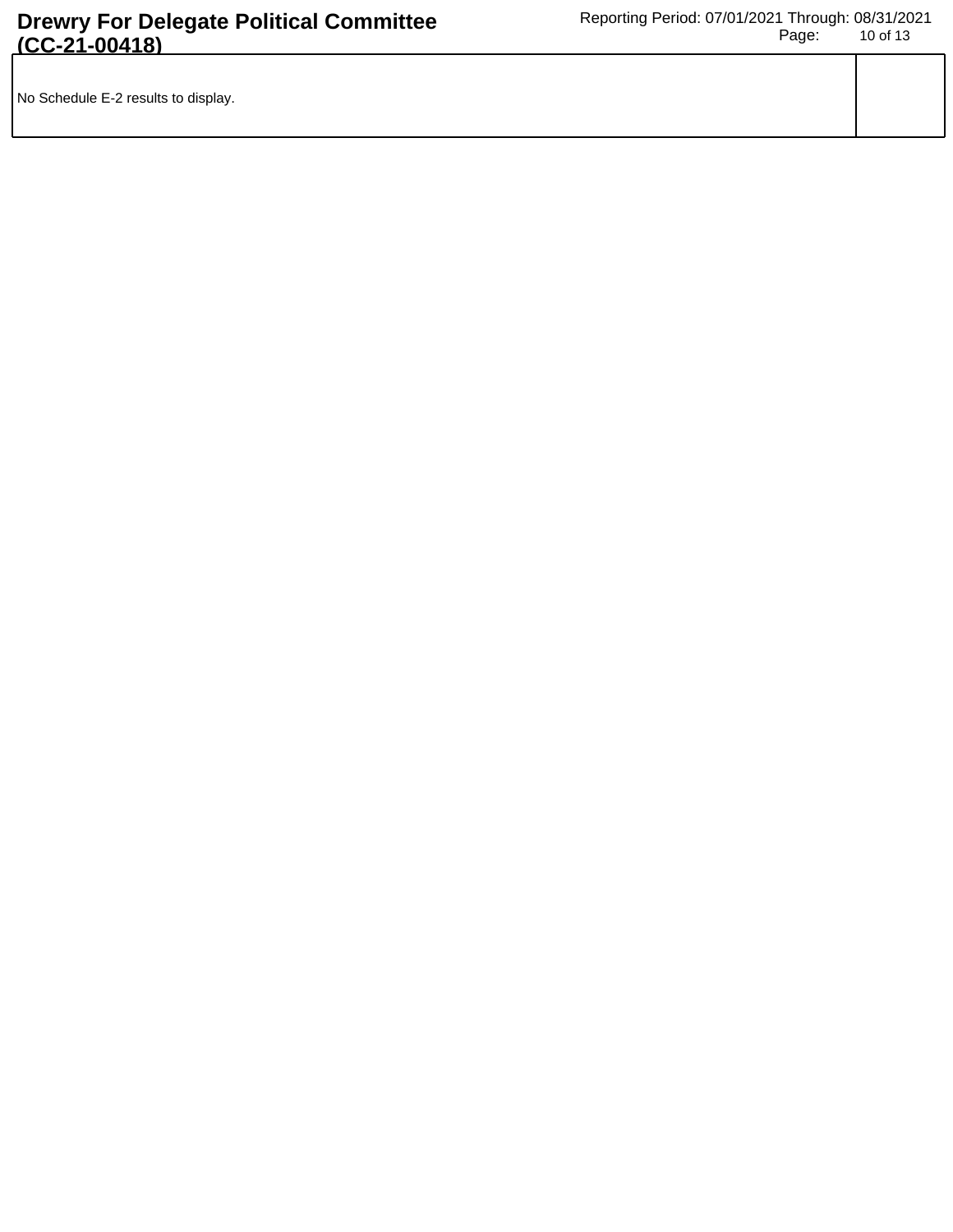| <u> 100-21-004101</u>                                                                   |                      |                       |                               |
|-----------------------------------------------------------------------------------------|----------------------|-----------------------|-------------------------------|
| Schedule F: Debts remaining Unpaid as of this<br>Report<br>Name and Address of Creditor | Pupose of Obligation | Date Debt<br>Incurred | Amount<br>Remaining<br>Unpaid |
| Drewry, Michael<br>541 Strawberry Lane<br>Wakefield, VA 23888                           |                      | 04/16/2021            | \$200.00                      |
| Drewry, Michael H<br>541 Strawberry Lane<br>Wakefield, VA 23888                         |                      | 05/18/2021            | \$1,000.00                    |
| Total This Period                                                                       |                      |                       | \$1,200.00                    |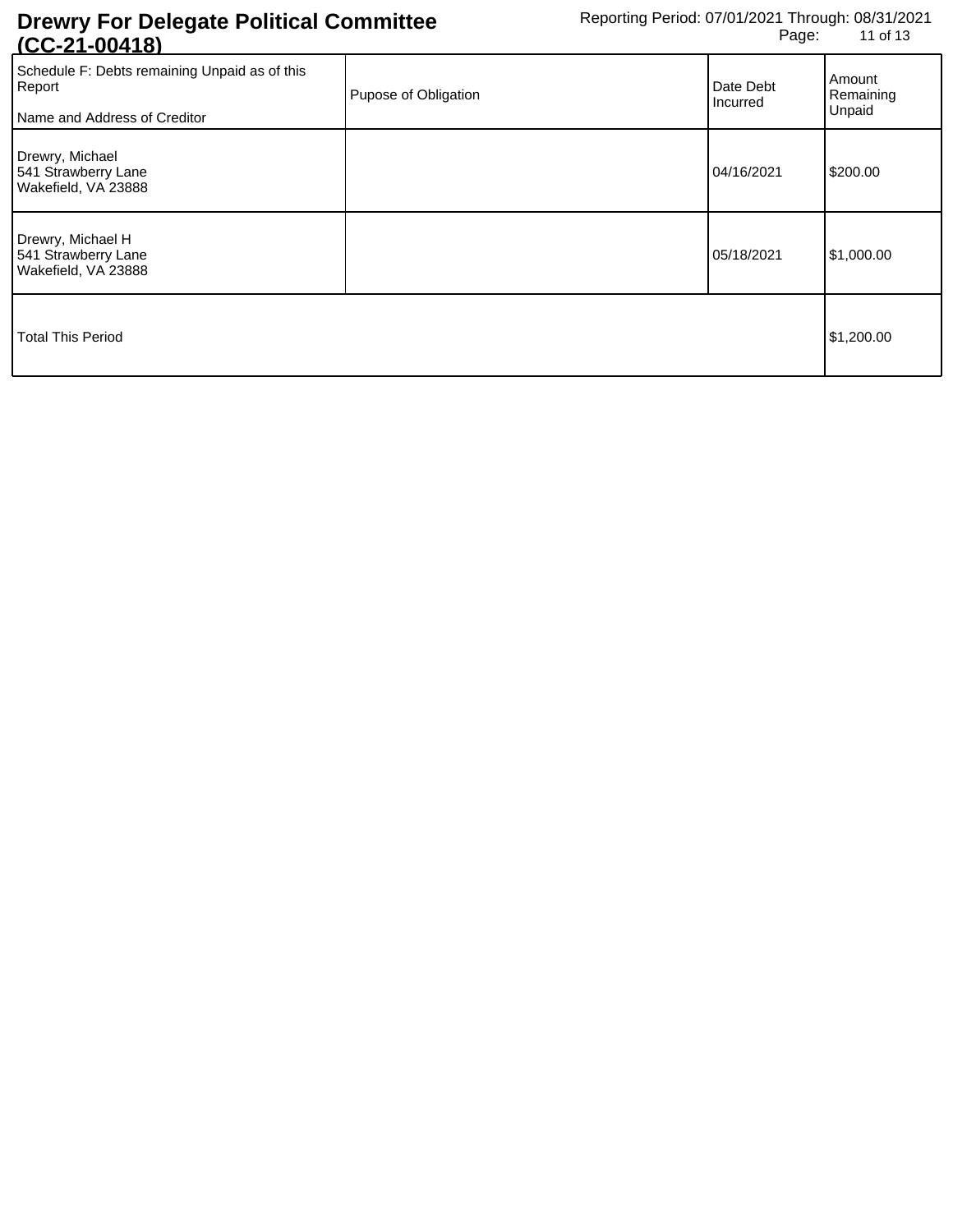| <b>Schedule G: Statement of Funds</b>                          | Number of<br><b>Contributions</b> | Amount      |             |
|----------------------------------------------------------------|-----------------------------------|-------------|-------------|
| <b>Contributions Received This Period</b>                      |                                   |             |             |
| 1. Schedule A [Over \$100]                                     | 24                                | \$10,875.00 |             |
| 2. Schedule B [Over \$100]                                     | 2                                 | \$297.00    |             |
| 3. Un-itemized Cash Contributions [\$100 or less]              | 41                                | \$2,475.00  |             |
| 4. Un-itemized In-Kind Contributions [\$100 or less]           | 20                                | \$492.06    |             |
| 5. Total                                                       | 87                                |             | \$14,139.06 |
| <b>Bank Interest, Refunded Expenditures and Rebates</b>        |                                   |             |             |
| 6. Schedule C [also enter on Line 17b on Schedule H]           |                                   |             | \$0.00      |
| <b>Expenditures Made This Period</b>                           |                                   |             |             |
| 7. Schedule B [From line 2 Above]                              |                                   | \$297.00    |             |
| 8. Un-itemized In-Kind contributions [From line 4 Above]       |                                   | \$492.06    |             |
| 9. Schedule D [Expenditures]                                   |                                   | \$13,298.97 |             |
| 10. Total [add lines 7, 8 and 9]                               |                                   |             | \$14,088.03 |
| <b>Reconciliation of Loan Account</b>                          |                                   |             |             |
| 11. Beginning loan balance [from line 15 of last report]       |                                   | \$1,200.00  |             |
| 12. Loans received this period [from Schedule E-Part 1]        |                                   | \$0.00      |             |
| 13. Subtotal                                                   |                                   |             | \$1,200.00  |
| 14. Subtract: Loans repaid this period [from Schedule E-Part2] |                                   | \$0.00      |             |
| 15. Ending loan balance                                        |                                   |             | \$1,200.00  |